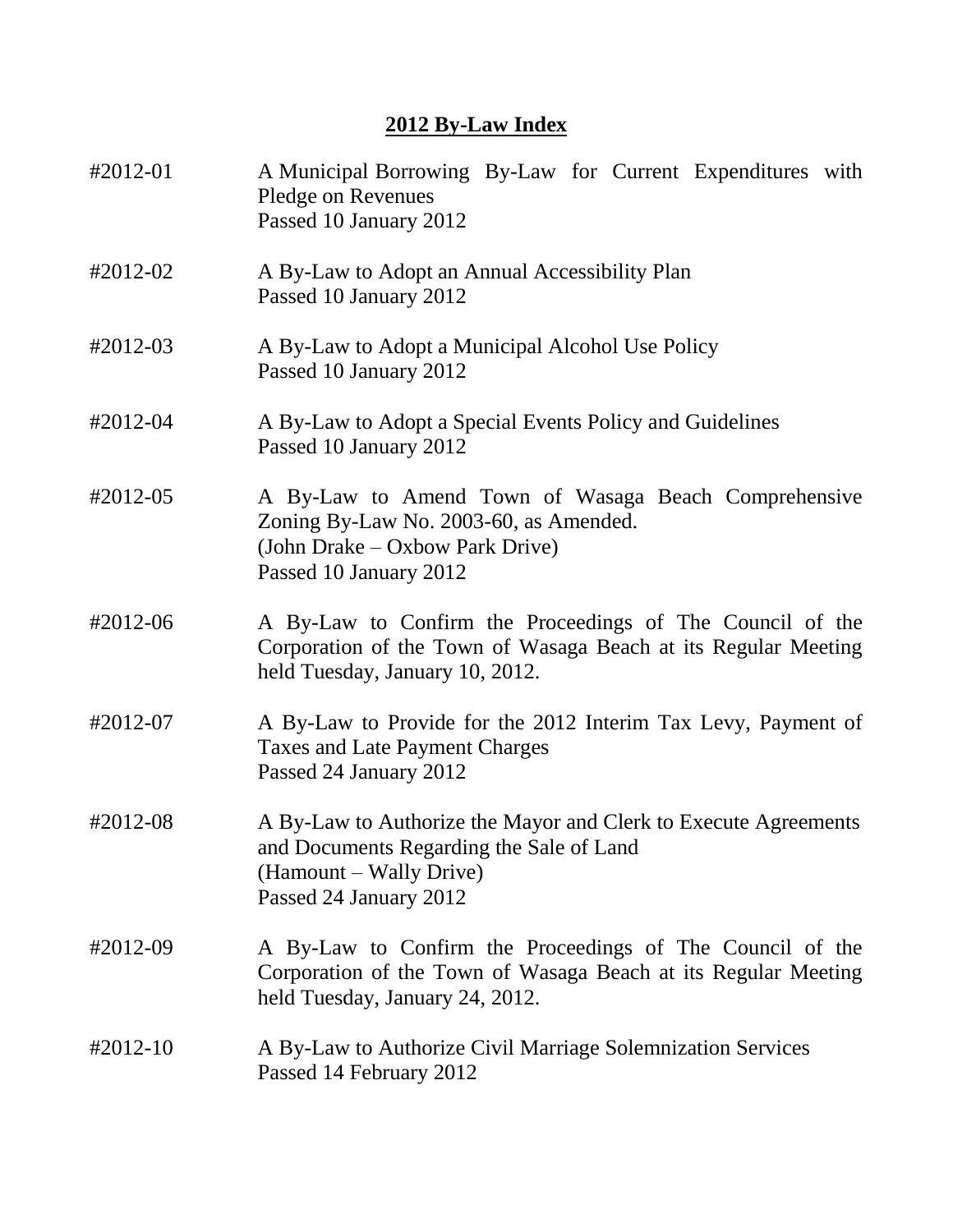# Page 2 – By-Law Index 2012

| $#2012 - 11$ | A By-Law to Adopt a Road Occupation Policy<br>Passed 14 February 2012                                                                                                                                                                                                                  |
|--------------|----------------------------------------------------------------------------------------------------------------------------------------------------------------------------------------------------------------------------------------------------------------------------------------|
| #2012-12     | A By-Law to Deem Parts of Plan 822, Town of Wasaga Beach, Not<br>To Be A Registered Plan of Subdivision<br>$(189 - 32nd$ St. S. Joly/Chong)<br>Passed 14 February 2012                                                                                                                 |
| $#2012-13$   | A By-Law to Amend Town of Wasaga Beach Comprehensive<br>Zoning By-Law No. 2003-60, As Amended<br>(Campagnolo – River Road East)<br>Passed 14 February 2012                                                                                                                             |
| #2012-14     | A By-Law to Confirm the Proceedings of the Council of the<br>Corporation of the Town of Wasaga Beach at its Regular Meeting<br>held Tuesday, February 14, 2012.                                                                                                                        |
| #2012-15     | A By-Law to Adopt a Road Occupation Policy<br>(Rescinded #2012-11)<br>Passed 13 March 2012                                                                                                                                                                                             |
| #2012-16     | A By-Law to Regulate Road Occupation, establish a Permit System<br>and to Consolidate Various By-Laws Regulating Road Occupation<br>and Permits<br>Passed 13 March 2012                                                                                                                |
| #2012-17     | A By-Law to Exempt Certain Land from Part Lot Control Pursuant<br>to Section $50(7)$ of the <i>Planning Act</i> , in respect of Lands described<br>as Block 7, Registered Plan 51M-798, in the Town of Wasaga<br>Beach, County of Simcoe.<br>(Blueberry Trail)<br>Passed 13 March 2012 |
| #2012-18     | A By-Law to Authorize Execution of an Agreement for the Purchase<br>of Certain Lands from Gunter Kilian<br>(Lot 48, Joanne Crescent)<br>Passed 13 March 2012                                                                                                                           |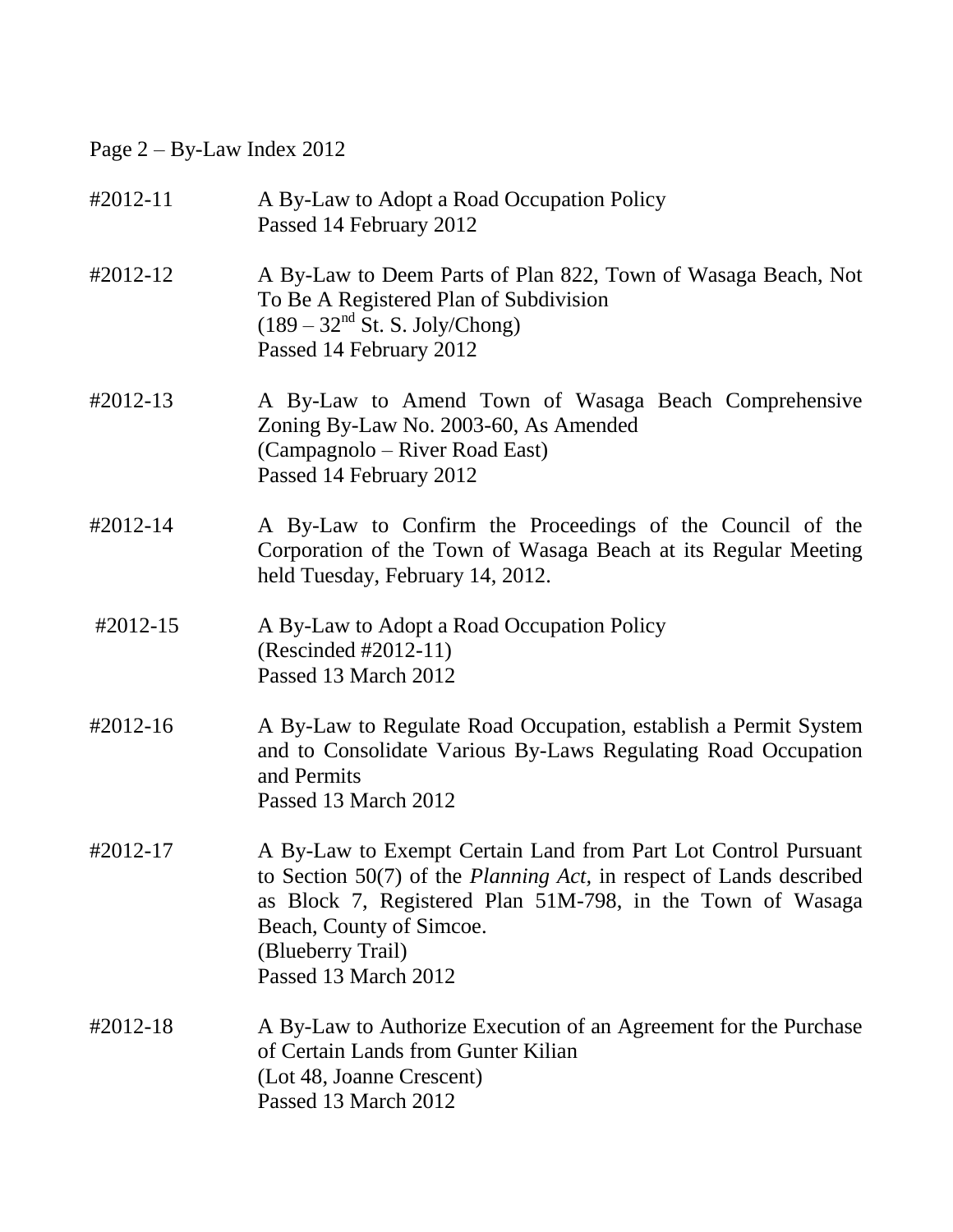# Page 3 - By-Law Index 2012

| #2012-19 | A By-Law to Amend Town of Wasaga Beach Comprehensive<br>Zoning By-Law No. 2003-60, As Amended<br>(Oxbow Park Dr.)<br>Passed 13 March 2012                                                                                                      |
|----------|------------------------------------------------------------------------------------------------------------------------------------------------------------------------------------------------------------------------------------------------|
| #2012-20 | A By-Law to Amend By-Law No. 2007-22, as amended, Being a<br>By-Law to Implement a Wage Increase for Non-Union Employees<br>Passed 13 March 2012                                                                                               |
| #2012-21 | A By-Law to Confirm the Proceedings of the Council of the<br>Corporation of the Town of Wasaga Beach at its Regular Meeting<br>held Tuesday, March 13, 2012.                                                                                   |
| #2012-22 | A By-Law to Amend Schedule "B" of By-Law No. 2007-22, As<br>Amended, Being a By-Law to Implement the Results of the Job<br><b>Evaluation/Pay Equity Study</b><br>Passed 27 March 2012                                                          |
| #2012-23 | A By-Law to Amend By-Law No. 2007-21, As Amended, Being a<br>By-Law to Establish Remuneration Rates for Council<br>Passed 27 March 2012                                                                                                        |
| #2012-24 | A By-Law to Authorize Execution of a Joint Agreement with the<br>County of Simcoe for the Appointment of a Closed Meeting<br>Investigator<br>Passed 27 March 2012                                                                              |
| #2012-25 | A By-Law to Assume Certain Streets and the Associated Services in<br>the Town of Wasaga Beach for Pine Valley West Subdivision<br>Registered Plan 51M-847<br>(parts of Meadowlark Blvd; Blue Jay Place; Tanager Cresc)<br>Passed 27 March 2012 |
| #2012-26 | A By-Law to Confirm the Proceedings of the Council of the<br>Corporation of the Town of Wasaga Beach at its Regular Meeting<br>held Tuesday, March 27, 2012.                                                                                   |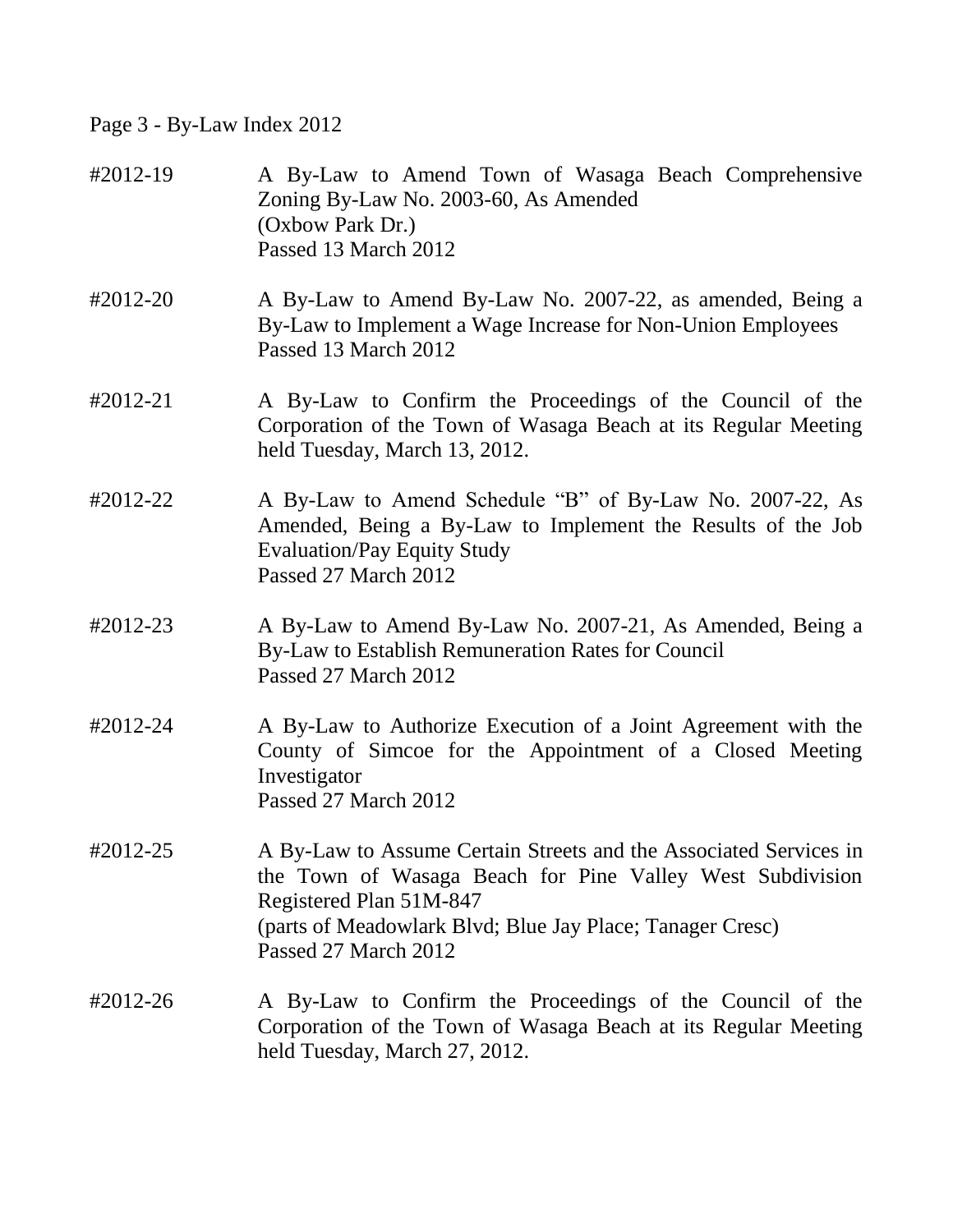Page 4 – By-Law Index 2012

| #2012-27 | A By-Law to Deem Parts of Plan 1033, Town of Wasaga Beach, Not<br>To Be A Registered Plan of Subdivision<br>(DiPaola – Mosley St.)<br>Passed 10 April 2012                                                                                                            |
|----------|-----------------------------------------------------------------------------------------------------------------------------------------------------------------------------------------------------------------------------------------------------------------------|
| #2012-28 | A By-Law to Amend Comprehensive Zoning By-Law No. 2003-60,<br>as Amended<br>(Hamount Investments – Wally Drive)<br>Passed 10 April 2012                                                                                                                               |
| #2012-29 | A By-Law to Confirm the Proceedings of the Council of the<br>Corporation of the Town of Wasaga Beach at its Regular Meeting<br>held Tuesday, April 10, 2012.                                                                                                          |
| #2012-30 | A By-Law to Appoint a Property Standards Officer for the Town of<br>Wasaga Beach (Kevin Herrod)<br>Passed 24 April 2012                                                                                                                                               |
| #2012-31 | A By-Law to Appoint A Municipal Law Enforcement Officer and<br>Property Standards Officer for the Town of Wasaga Beach<br>(David Listro)<br>Passed 24 April 2012                                                                                                      |
| #2012-32 | A By-Law to Appoint Municipal Law Enforcement Officers for the<br>Town of Wasaga Beach<br>(Kevin Harod, Courtney Blake, Brandon Oig, Tia-Katelynne Smith,<br>Jason Bracey, Natalie Koop, Taidgh Marshall, Kristin Bennett,<br>Jessica Mrazek)<br>Passed 24 April 2012 |
| #2012-33 | A By-Law to Confirm the Proceedings of the Council of the<br>Corporation of the Town of Wasaga Beach at its Regular Meeting<br>held Tuesday, April 24, 2012.                                                                                                          |
| #2012-34 | A By-Law to Provide for the 2012 Tax Rates and to Levy Taxes for<br>the Year 2012.<br>Passed 8 May 2012                                                                                                                                                               |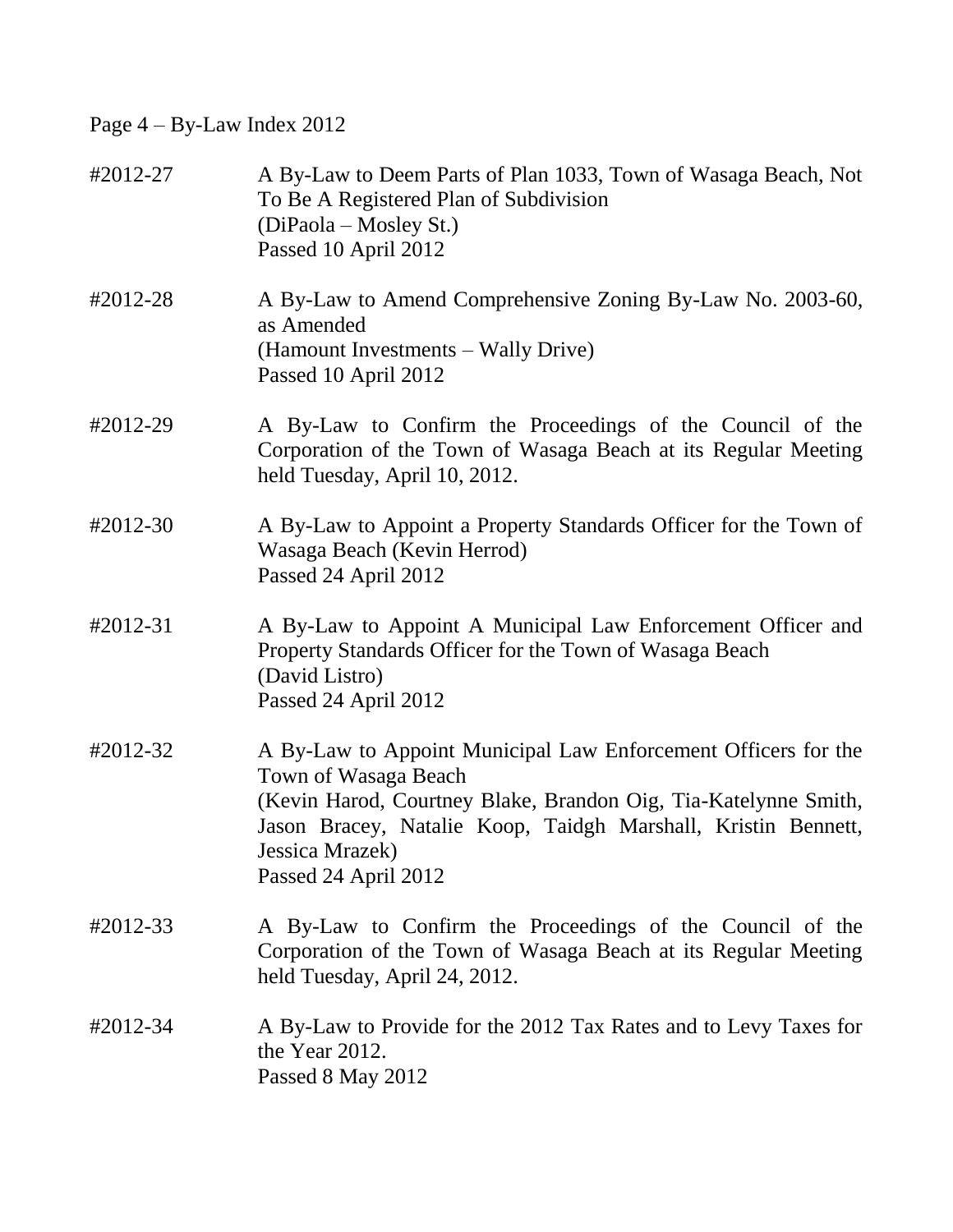# Page 5 – By-Law Index 2012

| #2012-35 | A By-Law to Amend Town of Wasaga Beach Comprehensive<br>Zoning By-Law No. 2003-60, As Amended<br>(Block 10, Bluerberry Village)<br>Passed 8 May 2012                                           |
|----------|------------------------------------------------------------------------------------------------------------------------------------------------------------------------------------------------|
| #2012-36 | A By-Law to Amend Town of Wasaga Beach Comprehensive<br>Zoning By-Law No. 2003-60, as Amended<br>(DiPaola Holdings – 1246, 1256 & 1262 Mosley St.)<br>Passed 8 May 2012                        |
| #2012-37 | A By-Law to Amend Town of Wasaga Beach Comprehensive<br>Zoning By-Law No. 2003-60, As Amended<br>(Parkbridge – County Meadows – Phase 2C)<br>Passed 8 May 2012                                 |
| #2012-38 | A By-Law to Authorize the Mayor and Clerk to Execute an<br>Agreement between the Corporation of the Town of Wasaga Beach<br>and Roger Gray and Connie Gray (cob Bigshots)<br>Passed 8 May 2012 |
| #2012-39 | A By-Law to Adopt a Streetlight Installation Policy<br>Passed 8 May 2012                                                                                                                       |
| #2012-40 | A By-Law to Confirm the Proceedings of the Council of the<br>Corporation of the Town of Wasaga Beach at its Regular Meeting<br>held Tuesday, May 8, 2012.                                      |
| #2012-41 | A By-Law to Amend By-Law No. 2012-23, Being a By-Law to<br>Establish Fees and Charges to be Collected by the Corporation of the<br>Town of Wasaga Beach<br>Passed 22 May 2012                  |
| #2012-42 | A By-Law to Appoint Municipal Law Enforcement Officers for the<br>Town of Wasaga Beach<br>(Adam Antal)<br>Passed 22 May 2012                                                                   |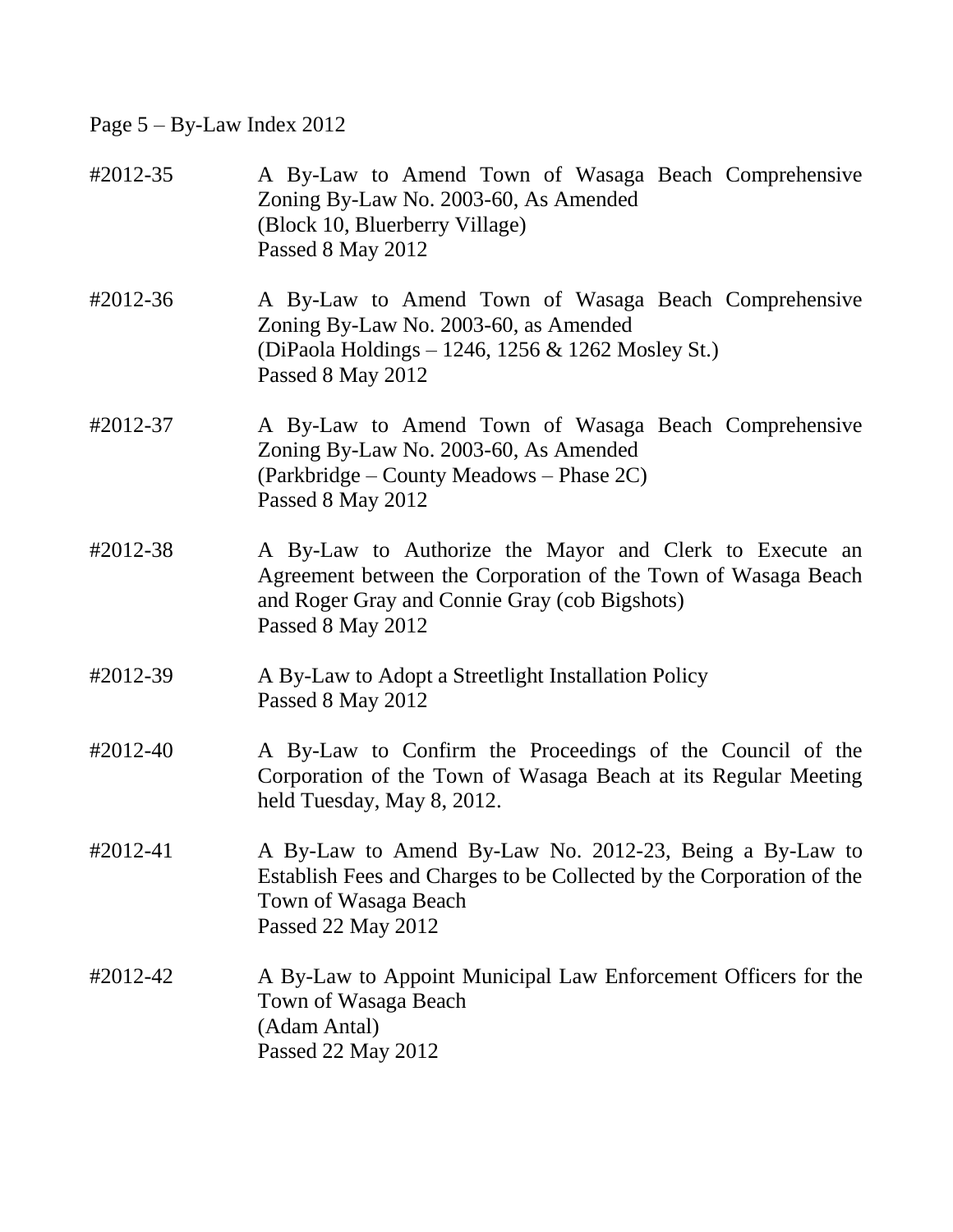## Page 6 – By-Law Index 2012

| #2012-43 | A By-Law to Authorize the Mayor and Clerk to Execute an<br>Agreement between The Corporation of the Town of Wasaga Beach<br>and Shawn Talbot (cob Wasaga Surf & Paddle)<br>Passed 22 May 2012                                                                                                                  |
|----------|----------------------------------------------------------------------------------------------------------------------------------------------------------------------------------------------------------------------------------------------------------------------------------------------------------------|
| #2012-44 | A By-Law to Authorize the Mayor and the Clerk to Execute an<br>Agreement between the Corporation of the Town of Wasaga Beach<br>and Marijan Lucic<br>Passed 22 May 2012                                                                                                                                        |
| #2012-45 | A By-Law to Authorize Execution of an Agreement for the Purchase<br>of Certain Lands from Betty Whittington<br>Passed 22 May 2012                                                                                                                                                                              |
| #2012-46 | A By-Law to Confirm the Proceedings of the Council of the<br>Corporation of the Town of Wasaga Beach at its Regular Meeting<br>held Tuesday, May 22, 2012.                                                                                                                                                     |
| #2012-47 | A By-Law to Repeal By-Law No. 2010-67, Being a By-Law to<br>Establish a Heritage Advisory Committee for the Corporation of the<br>Town of Wasaga Beach<br>Passed 12 June 2012                                                                                                                                  |
| #2012-48 | A By-Law to Repeal By-Law No. 2011-106, a By-Law to Adopt a<br>Heritage Merit and Appreciation Program Guidelines for the Town<br>of Wasaga Beach<br>Passed 12 June 2012                                                                                                                                       |
| #2012-49 | A By-Law to Establish the Historical Advisory Committee for the<br>Corporation of the Town of Wasaga Beach<br>Passed 12 June 2012                                                                                                                                                                              |
| #2012-50 | A By-Law to Exempt Certain Lands from Part Lot Control Pursuant<br>to Section $50(7)$ of the Planning Act, in respect of Lands Described<br>as Part of Block 2, Registered plan 51M-923, in the Town of Wasaga<br>Beach, County of Simcoe<br>(Stonebridge by the Bay – Block 2 Stage 3)<br>Passed 12 June 2012 |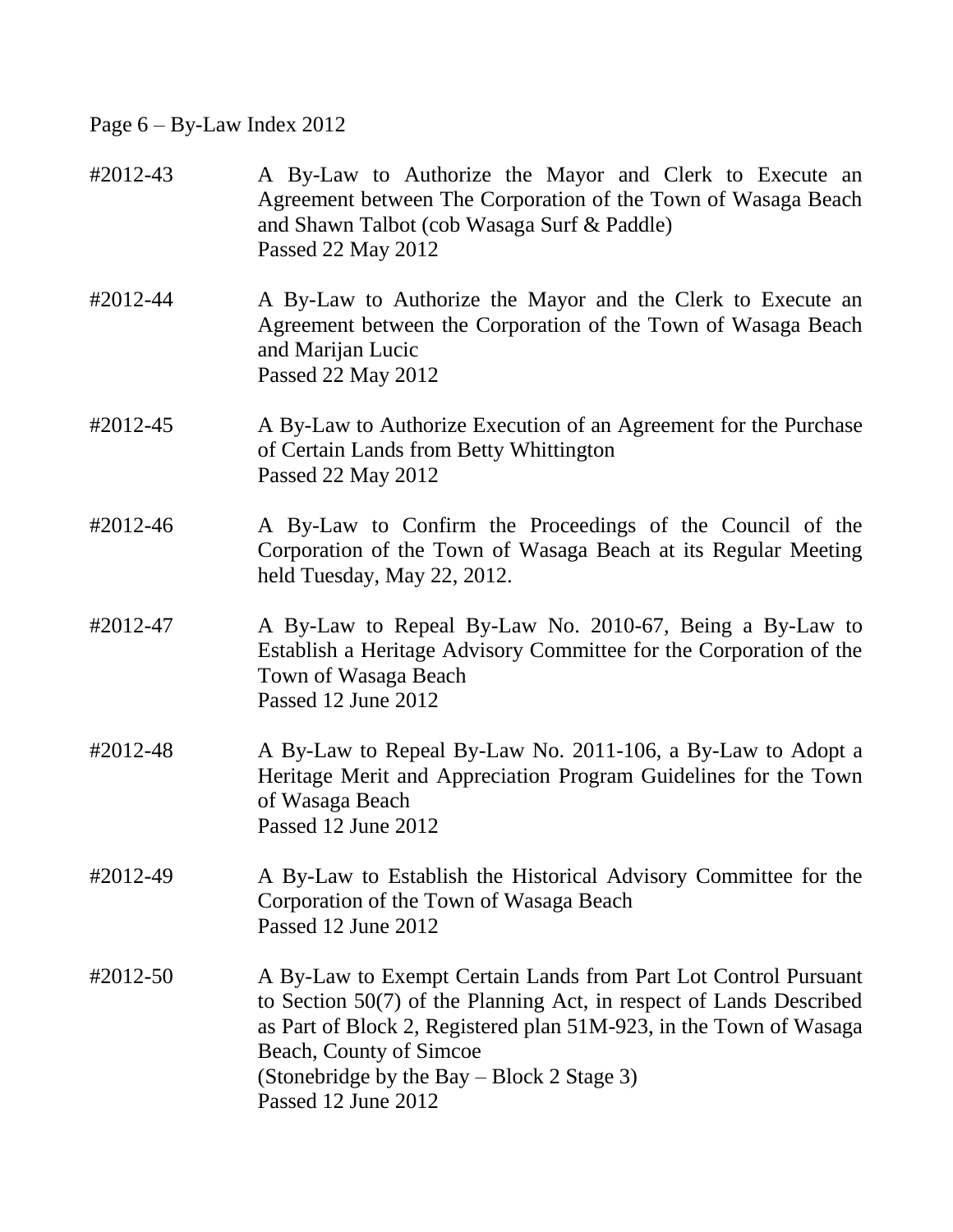# Page 7 – By-Law Index 2012

| #2012-51 | A By-Law to Amend Town of Wasaga Beach Comprehensive<br>Zoning By-Law No. 2003-60, as Amended<br>(2130922 Ontario Limited – New England Village – Phase 1)<br>Passed 12 June 2012                                                                                            |
|----------|------------------------------------------------------------------------------------------------------------------------------------------------------------------------------------------------------------------------------------------------------------------------------|
| #2012-52 | A By-Law to Adopt Official Plan Amendment No. 29 to the Official<br>Plan of the Town of Wasaga Beach<br>Passed 12 June 2012                                                                                                                                                  |
| #2012-53 | A By-Law to Exempt Blocks 11, 30 & 31, Registered Plan 51M-923<br>in the Town of Wasaga Beach, County of Simcoe, From Part Lot<br>Control Imposed by Section 50(5) of the Planning Act, R.S.O. 1990,<br>C.P. 13.<br>(Hamount)<br>Passed 12 June 2012                         |
| #2012-54 | A By-Law to Confirm the Proceedings of the Council of the<br>Corporation of the Town of Wasaga Beach at its Regular Meeting<br>held Tuesday, June 12, 2012                                                                                                                   |
| #2012-55 | A By-Law to Regulate the Power of Entry onto Land<br>Passed 26 June 2012                                                                                                                                                                                                     |
| #2012-56 | A By-Law to Regulate the Town of Wasaga Beach Water Works<br><b>Utility</b><br>Passed 26 June 2012                                                                                                                                                                           |
| #2012-57 | A By-Law to Authorize Execution of an Agreement between Her<br>Majesty The Queen in Right of the Province of Ontario (Represented<br>by the Minister of Transportation for the Province of Ontario) and<br>the Town of Wasaga Beach<br>(Gas Tax Fund)<br>Passed 26 June 2012 |
| #2012-58 | A By-Law to Provide for Rules and Regulations for the Care and<br>Control of Cemeteries owned by the Town of Wasaga Beach<br>Passed 26 June 2012                                                                                                                             |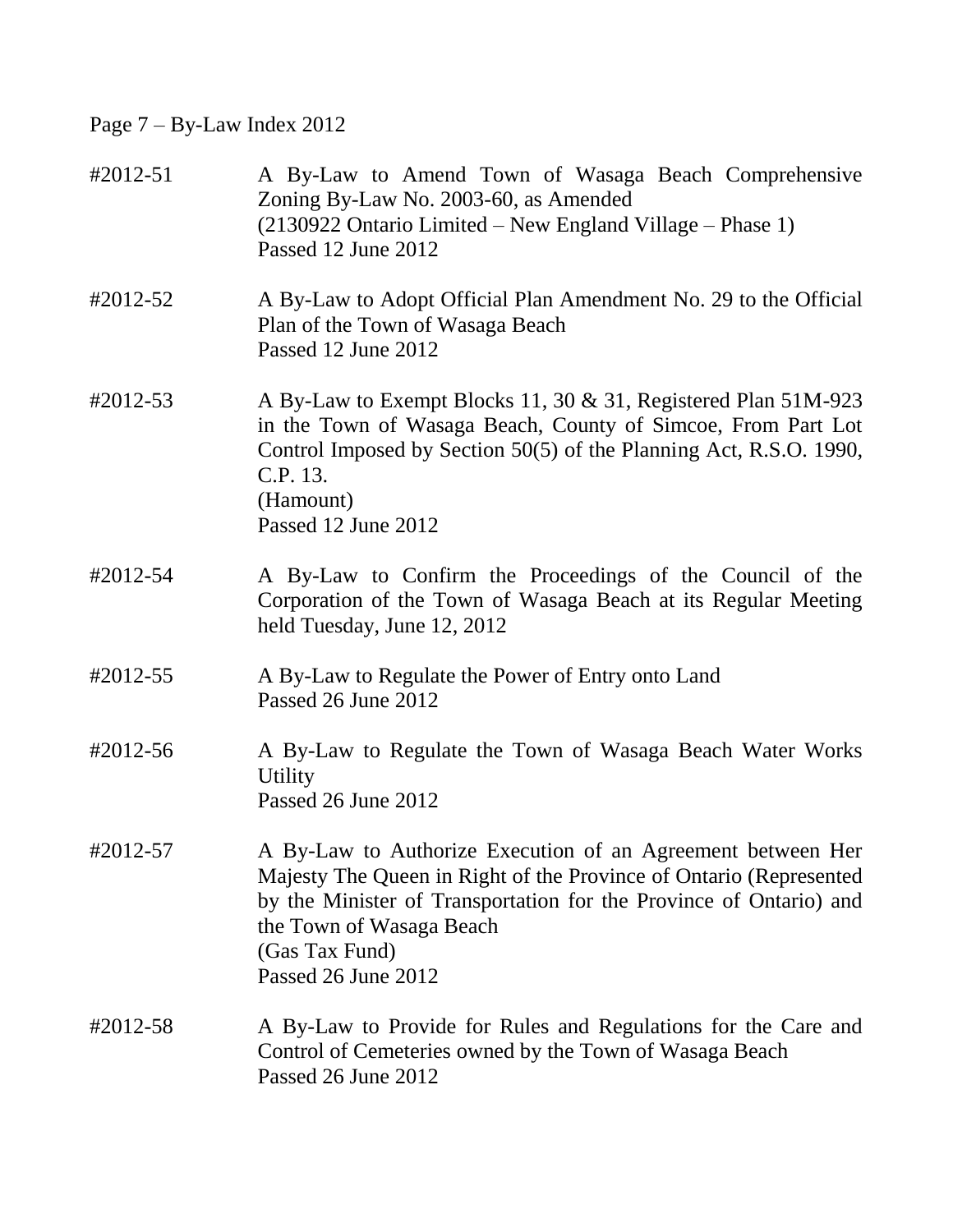# Page 8 – By-Law Index 2012

| #2012-59   | A By-Law to Amend By-Law No. 2012-23, Being a By-Law to<br>Establish Fees and Charges to be Collected by the Corporation of the<br>Town of Wasaga Beach<br>Passed 26 June 2012                                                                                                                                                                                          |
|------------|-------------------------------------------------------------------------------------------------------------------------------------------------------------------------------------------------------------------------------------------------------------------------------------------------------------------------------------------------------------------------|
| $#2012-60$ | A By-Law to Confirm the Proceedings of the Council of the<br>Corporation of the Town of Wasaga Beach at its Regular Meeting<br>held Tuesday, June 26, 2012                                                                                                                                                                                                              |
| #2012-61   | A By-Law to Assume Certain Streets and the Associated Services in<br>the Town of Wasaga Beach for Turning Circles on Robert Street,<br>George Avenue and Marilyn Avenue<br>Passed 31 July 2012                                                                                                                                                                          |
| #2012-62   | A By-Law to Assume Certain Streets and the Associated Services in<br>the Town of Wasaga Beach for Pine Valley Subdivision, Registered<br>Plans 51M-847 and 51M-795<br>41 <sup>st</sup> St. S. 350 metres from Trillium Creek to Knox Rd. W. and<br>fronting Lots 52, Blocks 139 and 140, Lots 66-78 Plan 51M-795 and<br>Lots 77-84, Plan 51M-847<br>Passed 31 July 2012 |
| #2012-63   | A By-Law to Exempt Blocks 11, 30 & 31, Registered plan 51M-923<br>in the Town of Wasaga Beach, County of Simcoe from Part Lot<br>Control<br>(Beachway Trail & Sandy Coast Crescent - Stonebridge)<br>Passed 31 July 2012                                                                                                                                                |
| #2012-64   | A By-Law to Amend By-Law No. 2012-23, Being a By-Law to<br>Establish Fees and Charges to be Collected by the Corporation of the<br>Town of Wasaga Beach<br>(Schedule K – Planning Fees & Charges)<br>Passed 31 July 2012                                                                                                                                                |
| #2012-65   | A By-Law to Amend By-Law No. 2012-56 Being a By-Law to<br>Regulate the Town of Wasaga Beach Water Works Utility<br>(Part IX - Appeal Process)<br>Passed 31 July 2012                                                                                                                                                                                                    |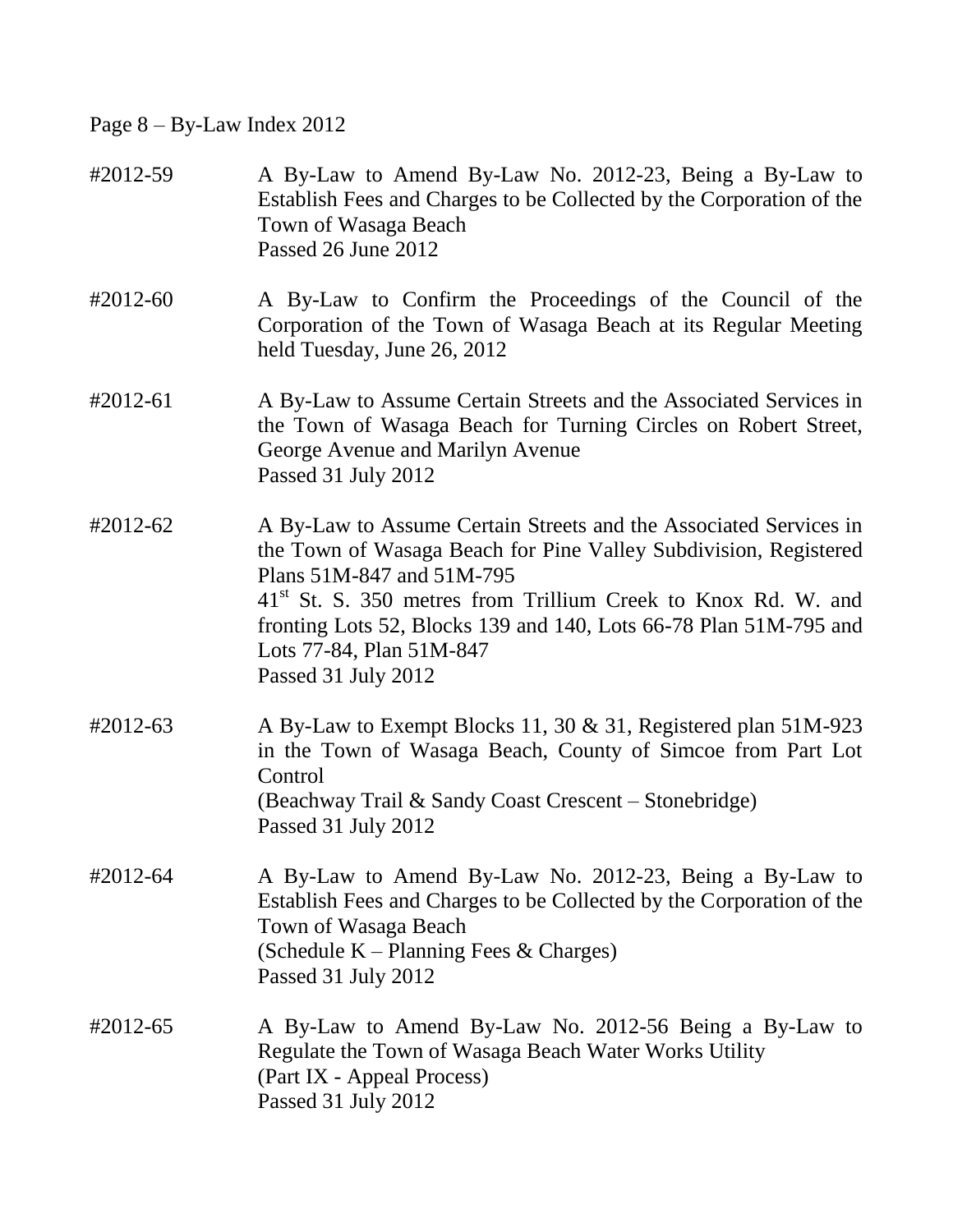# Page 9 – By-Law Index 2012

| #2012-66 | A By-Law to Adopt a Policy for Grants to Organizations<br>Passed 31 July 2012                                                                                                                                                                                                                                                                   |
|----------|-------------------------------------------------------------------------------------------------------------------------------------------------------------------------------------------------------------------------------------------------------------------------------------------------------------------------------------------------|
| #2012-67 | A By-Law to Amend Town of Wasaga Beach Comprehensive<br>Zoning By-Law No. 2003-60, as Amended<br>(Wasaga Meadows East – Theme Park Drive)<br>Passed 31 July 2012                                                                                                                                                                                |
| #2012-68 | A By-Law to Authorize the Construction of Water and Sewer<br>Servicing on Certain Streets, and to Authorize Financing of the Costs<br>of the said Capital Works<br>(45 <sup>th</sup> St. S. Wilson's Gate to Wasaga Sands Dr./ Wasaga Sands Dr.<br>$45^{\text{th}}$ St. S. approx. 625m east of $45^{\text{th}}$ St. S.)<br>Passed 31 July 2012 |
| #2012-69 | A By-Law to Authorize the Execution of a Memorandum of<br>Understanding Between the Town of Collingwood, Township of<br>Clearview, Township of Springwater and the Town of Wasaga<br>Beach to Establish the Terms of a Collaborative Approach in<br>Considering a Gaming Facility Location in the Region<br>Passed 31 July 2012                 |
| #2012-70 | A By-Law to Amend Town of Wasaga Beach Comprehensive<br>Zoning By-Law No. 2003-60, as Amended.<br>(Pacific Homes – Sunnidale Trails)<br>Passed 31 July 2012                                                                                                                                                                                     |
| #2012-71 | A By-Law to Confirm the Proceedings of the Council of the<br>Corporation of the Town of Wasaga Beach at its Regular Meeting<br>held Tuesday, July 31, 2012                                                                                                                                                                                      |
| #2012-72 | A By-Law to Authorize the Mayor and Clerk to Execute Agreements<br>and Documents regarding the Purchase of Land<br>(950 Powerline Road - p/f William G. Gaddows)<br>Passed 28 Aug. 2012                                                                                                                                                         |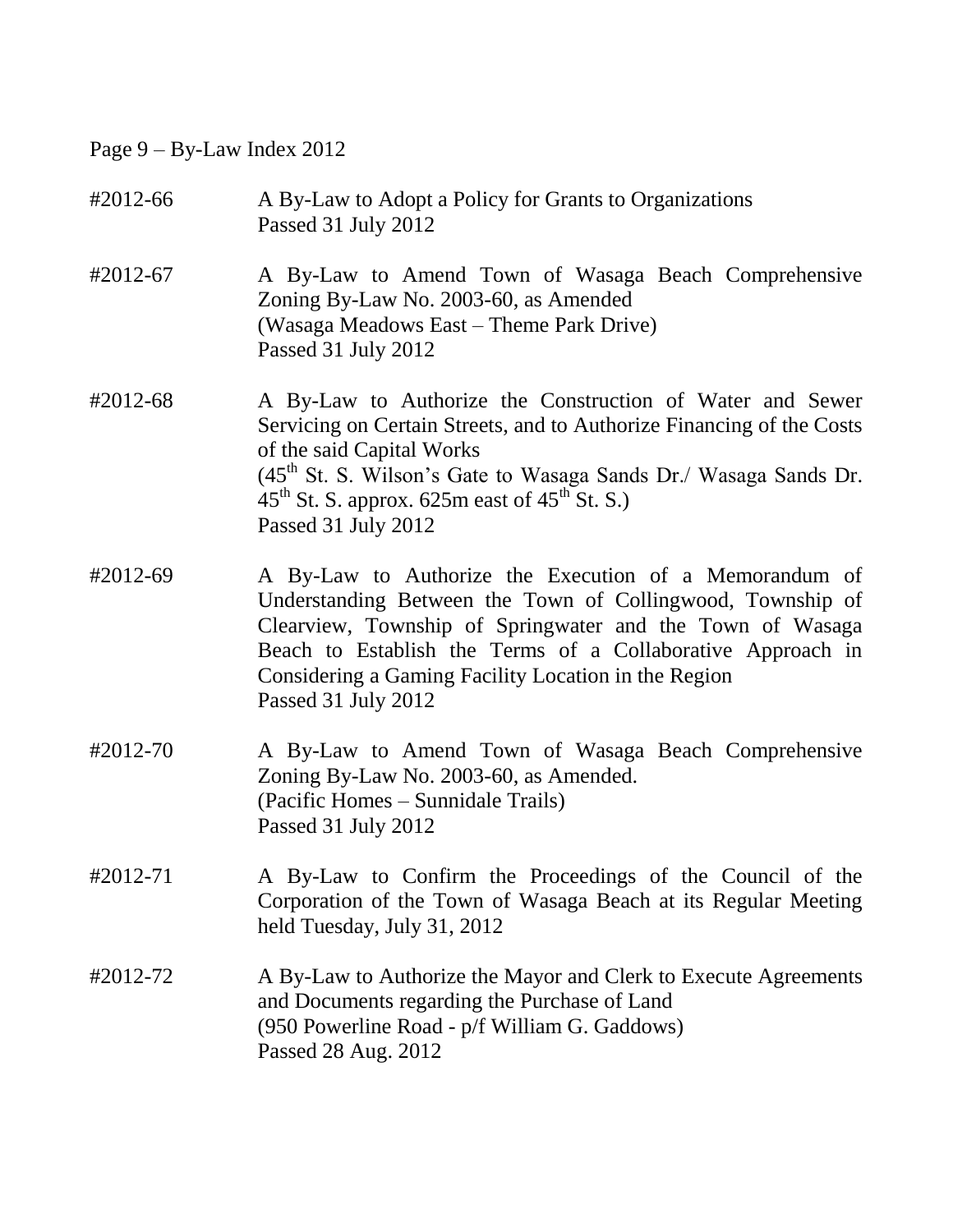Page 10 - By-Law Index 2012

| #2012-73 | A By-Law to Authorize Execution of a Lease Agreement Between<br>The County of Simcoe and the Town of Wasaga Beach<br>(Ambulance Base Lease)<br>Passed 28 Aug. 2012                                                                         |
|----------|--------------------------------------------------------------------------------------------------------------------------------------------------------------------------------------------------------------------------------------------|
| #2012-74 | A By-Law to Amend Town of Wasaga Beach Comprehensive<br>Zoning By-Law No. 2003-60, as Amended<br>(Hamount Investments Ltd – Block 13)<br>Passed 28 Aug. 2012                                                                               |
| #2012-75 | A By-Law to Deem Parts of Plan 841, Town of Wasaga Beach, Not<br>To Be A Registered Plan of Subdivision<br>(934-935 River Road East)<br>Passed 28 Aug. 2012                                                                                |
| #2012-76 | A By-Law to Confirm the Proceedings of the Council of the<br>Corporation of the Town of Wasaga Beach at its Regular Meeting<br>held Tuesday, August 28, 2012                                                                               |
| #2012-77 | A By-Law to Authorize the Mayor and Clerk to Execute Agreements<br>and Documents Regarding the Purchase of Land<br>(20 Main Street – p/f John Peterson)<br>Passed 11 September 2012                                                        |
| #2012-78 | A By-Law to Confirm the Proceedings of the Council of the<br>Corporation of the Town of Wasaga Beach at its Regular Meeting<br>held Tuesday, September 11, 2012                                                                            |
| #2012-79 | A By-Law to Authorize the Mayor and Clerk to Execute an<br>Agreement between The Corporation of the Town of Wasaga Beach<br>and Caithkin Treatment Foster Homes for the Use of Youth Centre<br>Passed 25 September 2012                    |
| #2012-80 | A By-Law to Authorize the Mayor and Clerk to Execute a<br>of Understanding Agreement between<br>Memorandum<br>The<br>Corporation of the Town of Wasaga Beach and Dr. Gillian Brakel<br>for a Medical Practice.<br>Passed 25 September 2012 |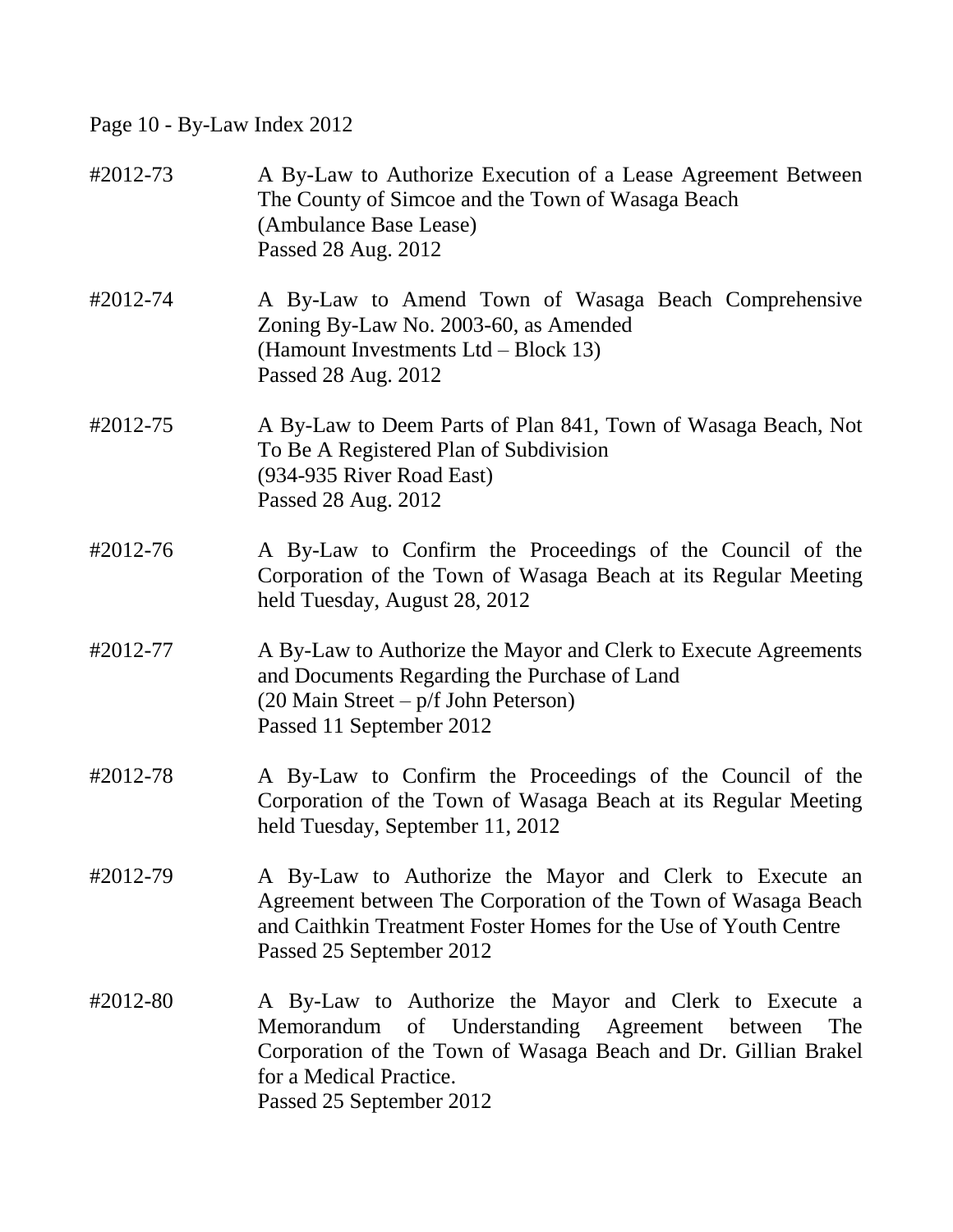Page 11 – By-Law Index 2012

| #2012-81 | A By-Law to Amend Town of Wasaga Beach Comprehensive<br>Zoning By-Law No. 2003-60, As Amended.<br>(Special Vehicles in front yards – waterfront property)<br>Passed 25 September 2012                 |
|----------|-------------------------------------------------------------------------------------------------------------------------------------------------------------------------------------------------------|
| #2012-82 | A By-Law to Confirm the Proceedings of the Council of the<br>Corporation of the Town of Wasaga Beach at its Regular Meeting<br>held Tuesday, September 25, 2012                                       |
| #2012-83 | A By-Law to Assume Wally Drive from Georgian Glen Drive to<br><b>Theme Park Road</b><br>Passed 09 October 2012                                                                                        |
| #2012-84 | A By-Law to Confirm the Proceedings of the Council of the<br>Corporation of the Town of Wasaga Beach at its Regular Meeting<br>held Tuesday, October 09, 2012                                         |
| #2012-85 | A By-Law to Authorize the Mayor and Clerk to Execute Agreements<br>and Documents Regarding the Sale of Land<br>(Town s/t Jell-E-Bean Campground – Part of Grace Avenue)<br>Passed 23 October 2012     |
| #2012-86 | A By-Law to Adopt an Integrated Accessibility Standards Policy<br>Passed 23 October 2012                                                                                                              |
| #2012-87 | A By-Law to Adopt a Multi Year Accessibility Plan & Progress<br>Report<br>Passed 23 October 2012                                                                                                      |
| #2012-88 | A By-Law to Amend Town of Wasaga Beach Comprehensive<br>Zoning By-Law No. 2003-60, as Amended<br>(Parkbridge Lifestyle – Country Meadows Phase 2D)<br>Passed 23 October 2012                          |
| #2012-89 | A By-Law to Authorize the Mayor and Clerk to Execute Agreements<br>and Documents Regarding the Purchase of Land<br>$(36 \text{ Main Street} - p/f \text{ Karen Salvatore})$<br>Passed 23 October 2012 |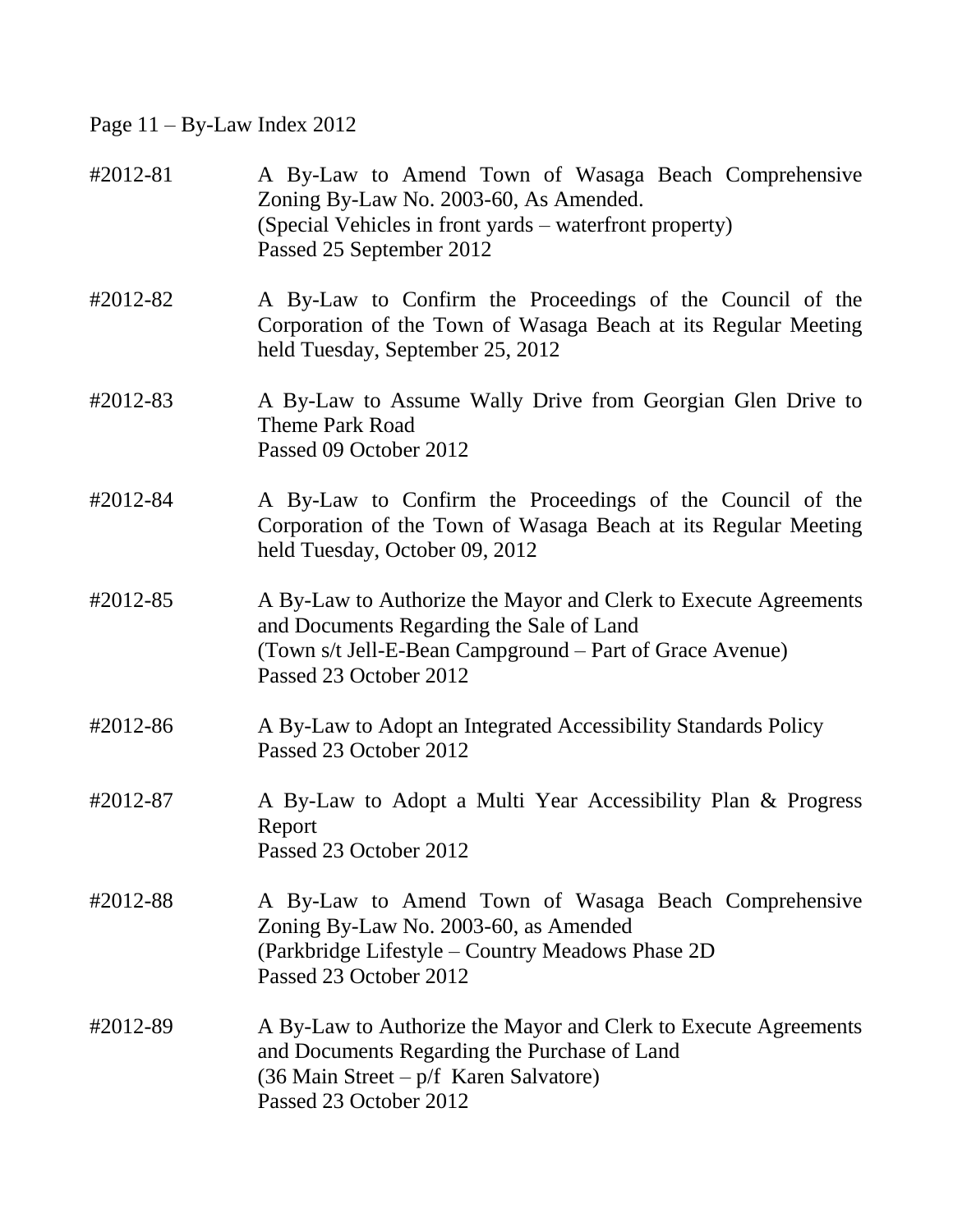Page 12 – By-Law Index 2012

| #2012-90 | A By-Law to Confirm the Proceedings of the Council of the<br>Corporation of the Town of Wasaga Beach at its Regular Meeting<br>held Tuesday, October 23, 2012                                                                                     |
|----------|---------------------------------------------------------------------------------------------------------------------------------------------------------------------------------------------------------------------------------------------------|
| #2012-91 | A By-Law to Amend Town of Wasaga Beach Comprehensive<br>Zoning By-Law No. 2003-60, as Amended<br>(Parkbridge – Phase 6 – Ryther Rd)<br>Passed 13 Nov. 2012                                                                                        |
| #2012-92 | A By-Law to Authorize Execution of an Amending Agreement<br>between the Town of Wasaga Beach and the Township of Clearview<br>(Sewage Treatment Capacity)<br>Passed 13 Nov. 2012                                                                  |
| #2012-93 | A By-Law to Authorize Execution of a License Agreement with Bell<br>Mobility Inc. and the Town of Wasaga Beach<br>(Wifi on Beach Dr. and Playland Parking Lot)<br>Passed 13 Nov. 2012                                                             |
| #2012-94 | A By-Law to Amend By-Law No. 2007-38 Being a By-Law to<br>License, Regulate and Govern Businesses Carried on within the<br>Municipality<br>(Pet Groomer Home Occupation; exemption for TAC properties;<br>Criminal checks)<br>Passed 13 Nov. 2012 |
| #2012-95 | A By-Law to Amend Town of Wasaga Beach Comprehensive<br>Zoning By-Law No. 2003-60, as Amended<br>(Stonebridge Building Group Inc. - Wally Dr)<br>Passed 13 Nov. 2012                                                                              |
| #2012-96 | A By-Law to Adopt a Procurement Policy<br>Passed 13 Nov. 2012                                                                                                                                                                                     |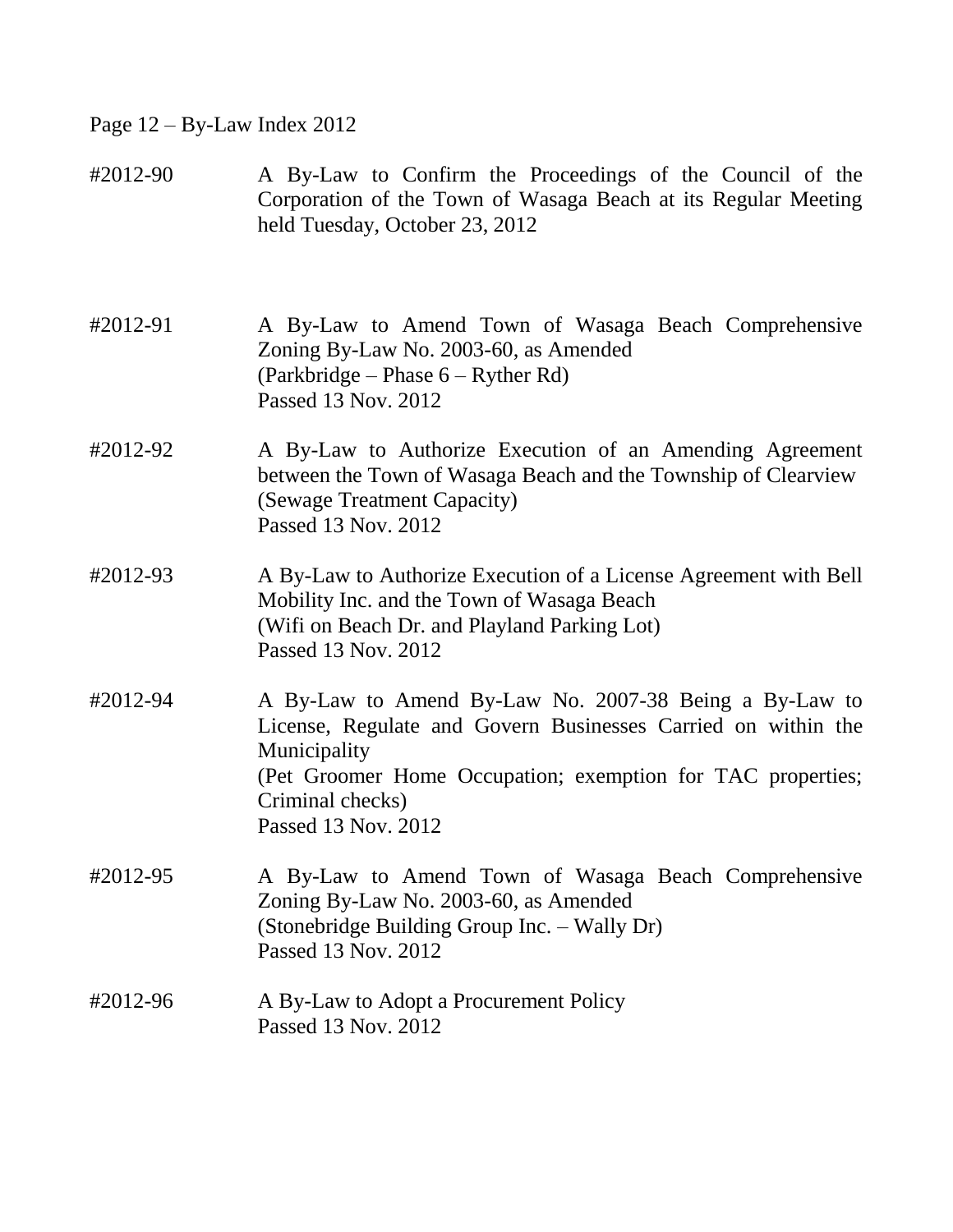## Page 13 – By-Law Index 2012

| #2012-97  | A By-Law to Authorize the Mayor and Clerk to Execute a<br>Memorandum of Understanding Agreement between the Corporation<br>of the Town of Wasaga Beach and Dr. Marius Van Der Merwe for a<br><b>Medical Practice</b><br>Passed 13 Nov. 2012                                                                          |
|-----------|----------------------------------------------------------------------------------------------------------------------------------------------------------------------------------------------------------------------------------------------------------------------------------------------------------------------|
| #2012-98  | A By-Law to Confirm the Proceedings of the Council of the<br>Corporation of the Town of Wasaga Beach at its Regular Meeting<br>held Tuesday, November 13, 2012                                                                                                                                                       |
| #2012-99  | A By-Law to Authorize Execution of a Development Charge Credit<br>Agreement between the Corporation of the Town of Wasaga Beach<br>and Sunnidale Estates Ltd., Fresun Estates Ltd., 1281533 Ontario<br>Ltd., Pacific Developments Inc., 1415069 Ontario Limited and<br><b>Baycliffe Homes</b><br>Passed 27 Nov. 2012 |
| #2012-100 | A By-Law to Confirm the Proceedings of the Council of the<br>Corporation of the Town of Wasaga Beach at its Regular Meeting<br>held Tuesday, November 27, 2012.                                                                                                                                                      |
| #2012-101 | A By-Law to Amend by-Law No. 2012-56, As Amended, Being a<br>By-Law to Regulate the Town of Wasaga Beach Water Works<br><b>Utility</b><br>Passed 18 December 2012                                                                                                                                                    |
| #2012-102 | A By-Law to Establish Fees and charges To Be Collected by the<br>Corporation of the Town of Wasaga Beach<br>Passed 18 December 2012                                                                                                                                                                                  |
| #2012-103 | A By-Law to Adopt the Estimates of All Sums Required for all<br>Municipal Purposes during the Year 2013<br>Passed 18 December 2012                                                                                                                                                                                   |
| #2012-104 | A By-Law to Deem Parts of Plan 686, Town of Wasaga Beach Not<br>to Be A Registered Plan of Subdivision<br>(Valeriani – $32nd$ St.S.)<br>Passed 18 December 2012                                                                                                                                                      |